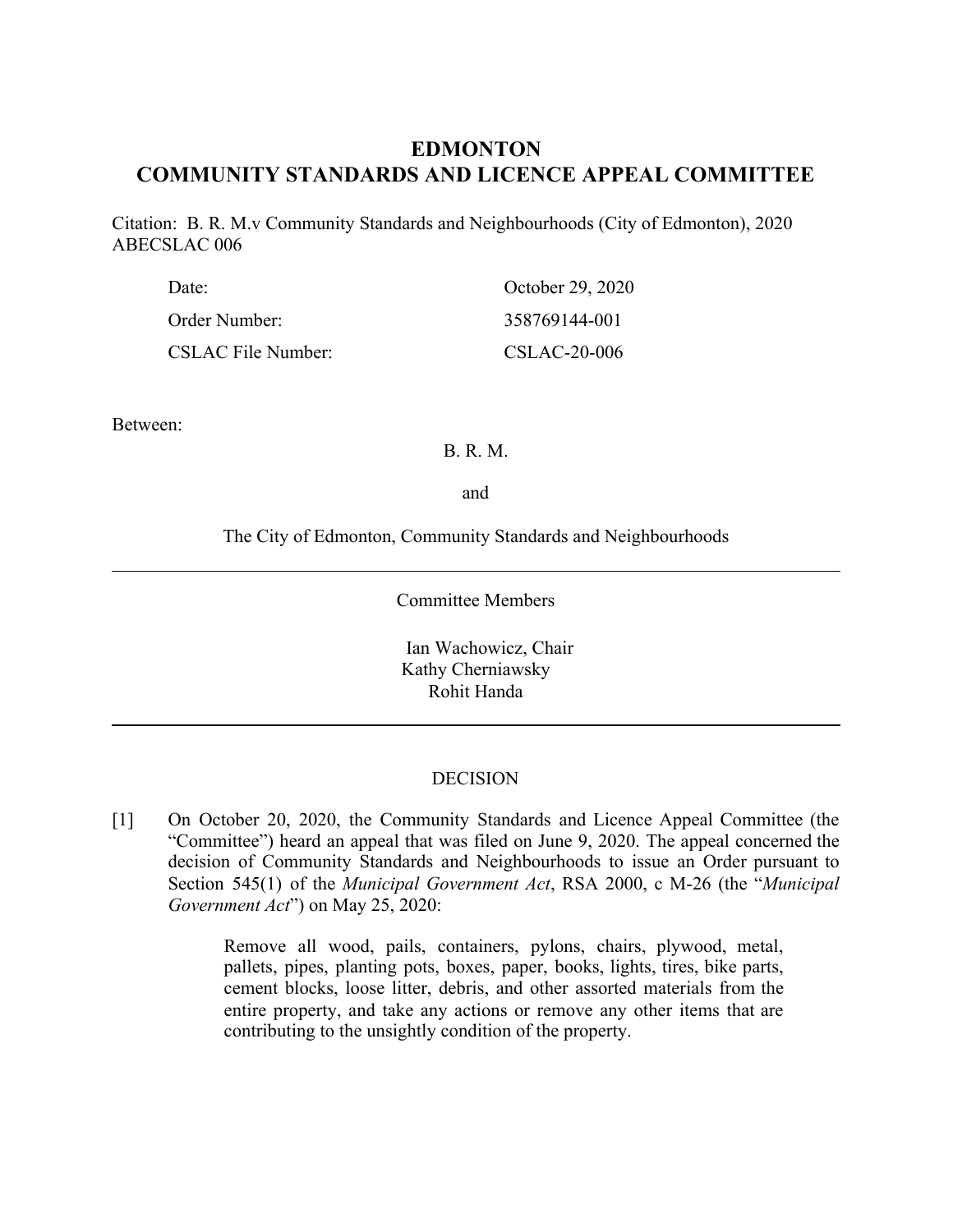- [2] The subject property is located at 12204 113 Avenue NW, Edmonton.
- [3] The following documents were received prior to the hearing and form part of the record:
	- Copy of the Order issued pursuant to the *Municipal Government Act*;
	- The Appellant's written request for appeal;
	- A written submission from the Appellant; and
	- Disclosure documents from the Respondent.
- [4] The following exhibit was presented during the hearing and forms part of the record:
	- Exhibit  $A A$  set of photographs dated October 19, 2020, from the Respondent.

# **Preliminary Matters**

- [5] At the outset of the appeal hearing, the Chair confirmed with the parties in attendance that there was no opposition to the composition of the panel.
- [6] The Chair outlined how the hearing would be conducted, including the order of appearance of parties, and no opposition was noted.
- [7] The appeal was filed on time, in accordance with Section 547 of the *Municipal Government Act*.

# **Summary of Hearing**

- *i) Position of the Appellant, B. R. M.*
- [8] Mr. M. referenced one of his submissions, a copy of the envelope that the Notice of Entry dated May 13, 2020 was mailed out in, and the Committee confirmed they had a copy. The envelope was postmarked May 20, 2020.
- [9] The Appellant had concerns about the legality of the May 21, 2020 inspection. He did not receive the Notice of Entry prior to this inspection and was caught off guard when a Municipal Enforcement Officer, along with two Edmonton Police Service constables, arrived at his door on May 21, 2020. The Municipal Enforcement Officer advised he was there to inspect the subject property and asked if the Appellant had received the Notice of Entry. The Appellant advised the Officer that he had not received it.
- [10] Mr M. requested a few minutes to make himself presentable and the Officer indicated they would wait. When the Appellant returned after a few minutes, the Municipal Enforcement Officer stated he had completed the inspection and that he would write up a letter itemizing all of the things that had to be removed from the property The resulting order is what prompted the Appellant to request a review.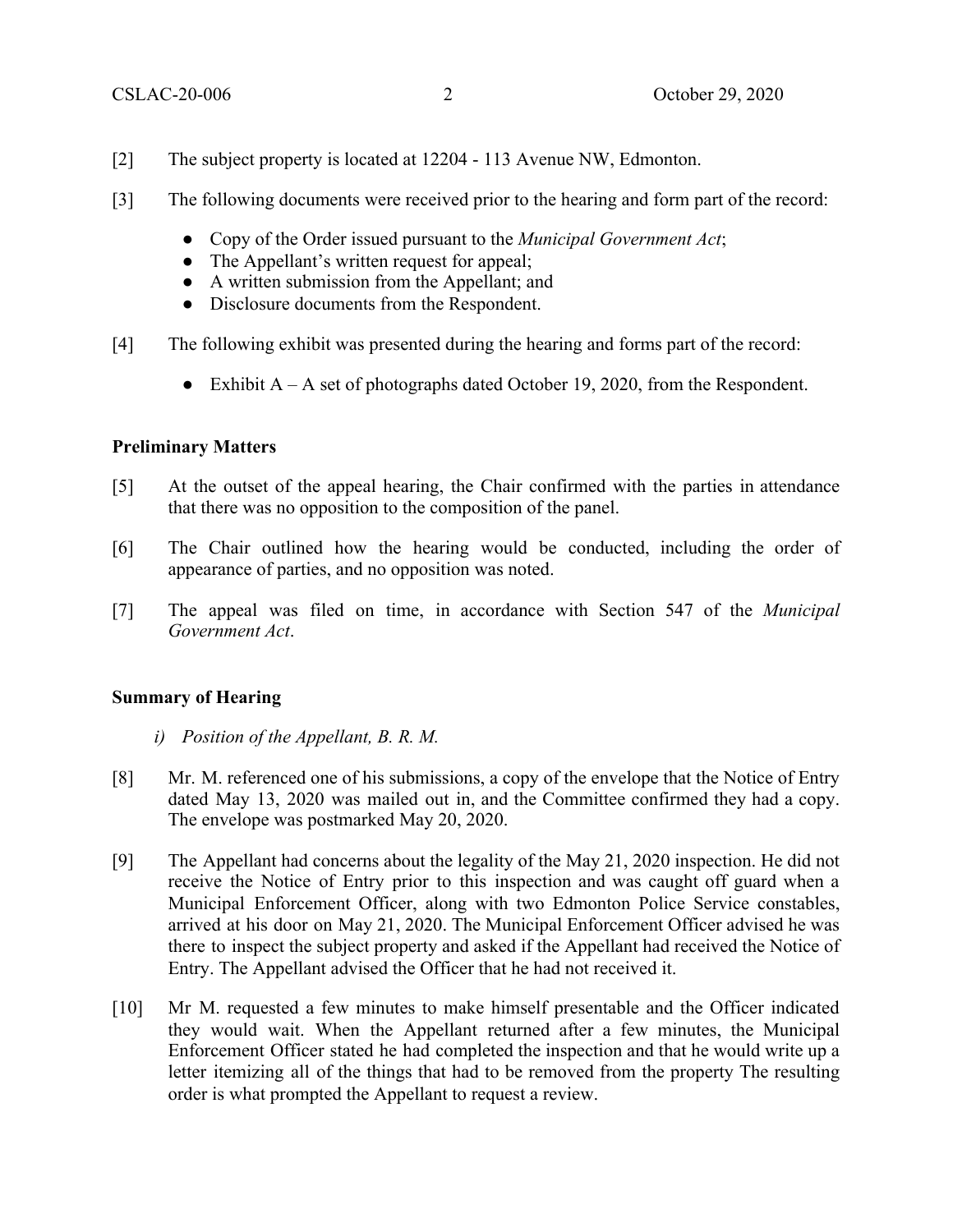- [11] It is the Appellant's opinion that the order is void as the City failed to give reasonable notice of entry as required by the *Municipal Government Act* for the May 21, 2020 inspection.
- [12] A couple of weeks ago, the Appellant received a second Notice of Entry demanding access to the property on October 19, 2020, to conduct an inspection. The Appellant replied via fax that he did not consent to having an officer enter his property on October 19, 2020. The Appellant confirmed that the Notice of Entry for the October 19, 2020 inspection was dated September 30, 2020, and that he received it in the mail a few days later.
- [13] Pictures provided to the Appellant at today's hearing showed that an inspection had been conducted from public property on October 19, 2020. These photos appear to have been taken using telescopic lenses.
- [14] The Officer who issued the Order is not present at today's hearing. He would have been the person who could provide the best evidence.
- [15] The Appellant only found out that an inspection had taken place on April 1, 2020, after he requested and received limited disclosure from the City.
- [16] In all three inspections (April 1, May 21 and October 19), the Officer simply took photographs and did not bother to ask a single question about the merits of the property. The Appellant feels like he has been treated arbitrarily and believes that the *Municipal Government Act* has been contravened.

- [17] Ms. C. Perizzolo, Acting Coordinator, Complaints and Investigations, appeared on behalf of the City of Edmonton.
- [18] The Notice of Entry in question was dated May 13, 2020, and would have been mailed either the afternoon of May 13, 2020, or the morning of May 14, 2020 via regular mail. Section 23(1) of the *Interpretation Act* as well as section 23(2)(a) of the *Enforcement Bylaw 16368* presume that an item sent by regular mail to an address in Alberta is deemed to have been received seven days from the date of mailing.
- [19] At this time, the Committee examined the copy of the envelope that Mr. M. had submitted and determined that the postmark showed a mailing date of May 20, 2020.
- [20] Even if Mr. M. did not receive the Notice of Entry as stated, at the time of the May 21, 2020 inspection, the Bylaw Officer provided a copy of the Notice of Entry and explained the reasons for the visit as well as the enforcement process. The Appellant did not refuse entry on May 21, 2020 and no objection was made to the photographs being taken.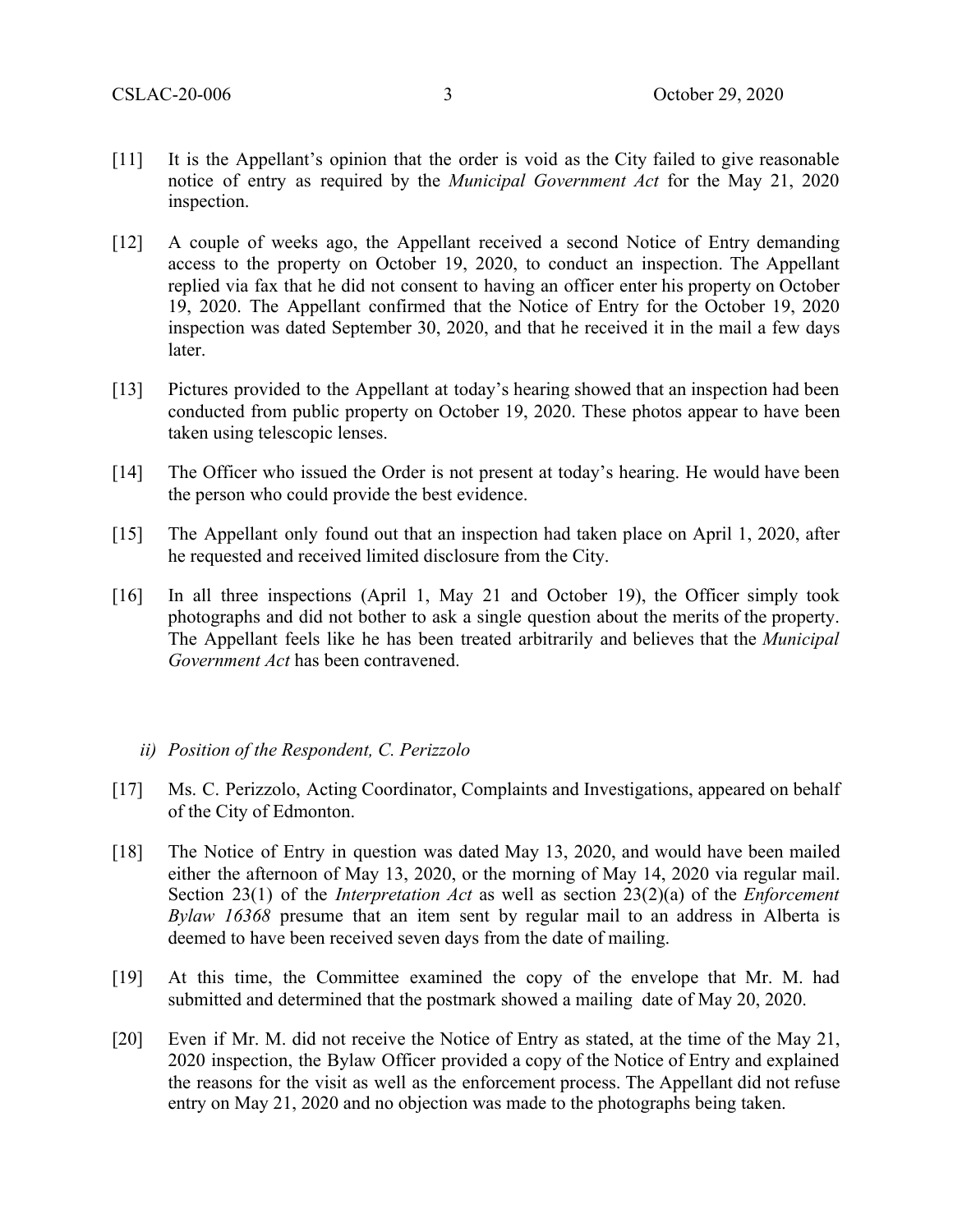- [21] Ms. Perizzolo confirmed that the 545 Order that Mr. M. received was based on the May 21, 2020 photographs. If the Committee were to find that reasonable notice was not provided, the May 21, 2020 photos would not be valid. However, the October 19, 2020 photographs were taken from public land and depict an accurate condition of the property on that date.
- [22] Ms. Perizzolo provided the following responses to the questions from the Committee:
	- a) If the Committee were to find the May 21, 2020 photos invalid, she asks the committee consider varying the order to read October 19, 2020.
	- b) She can confirm that Mr. M. received the Notice of Entry for the October 19, 2020 inspection as he reached out to the City upon receiving the notice and advised that the City was not authorized to enter his land. As a result, the Officer took the October 19, 2020 photographs from public land.
- [23] Ms. Perizzolo then addressed the merits of the appeal.
- [24] Enforcement action was originally initiated due to a complaint received in March 2020. The Officer inspected the property on April 1, 2020 from public property and made note of the untidy and unsightly condition. Due to snow accumulation, the file was put forward until May 21, 2020.
- [25] On May 21, 2020, a re-inspection was conducted and ten photographs were taken showing an excessive accumulation of material. A 545 Order was issued on May 25, 2020 ordering the property owner to remove all wood, pails, containers, pylons, chairs, plywood, metal, pallets, pipes, planting pots, boxes, paper, books, lights, tires, bike parts, cement blocks, loose litter, debris, and other assorted materials from the entire property, and take any actions or remove any other items that are contributing to the unsightly condition of the property.
- [26] On June 16, 2020, at the request of the property owner, the Officer hand delivered disclosure documents from the City.
- [27] Two sets of photographs dated May 21, 2020, and October 19, 2020, are before the Committee today and accurately depict the condition of the property.
- [28] Section 6 of the *Community Standards Bylaw* identifies nuisance on land as land, or any portion thereof, that shows signs of serious disregard for general maintenance and upkeep, whether or not it is detrimental to the surrounding area. For further clarification, the Bylaw lists examples of nuisance conditions which include excessive accumulation of material, appliances, household goods, boxes, garbage or refuse whether of any apparent value or not.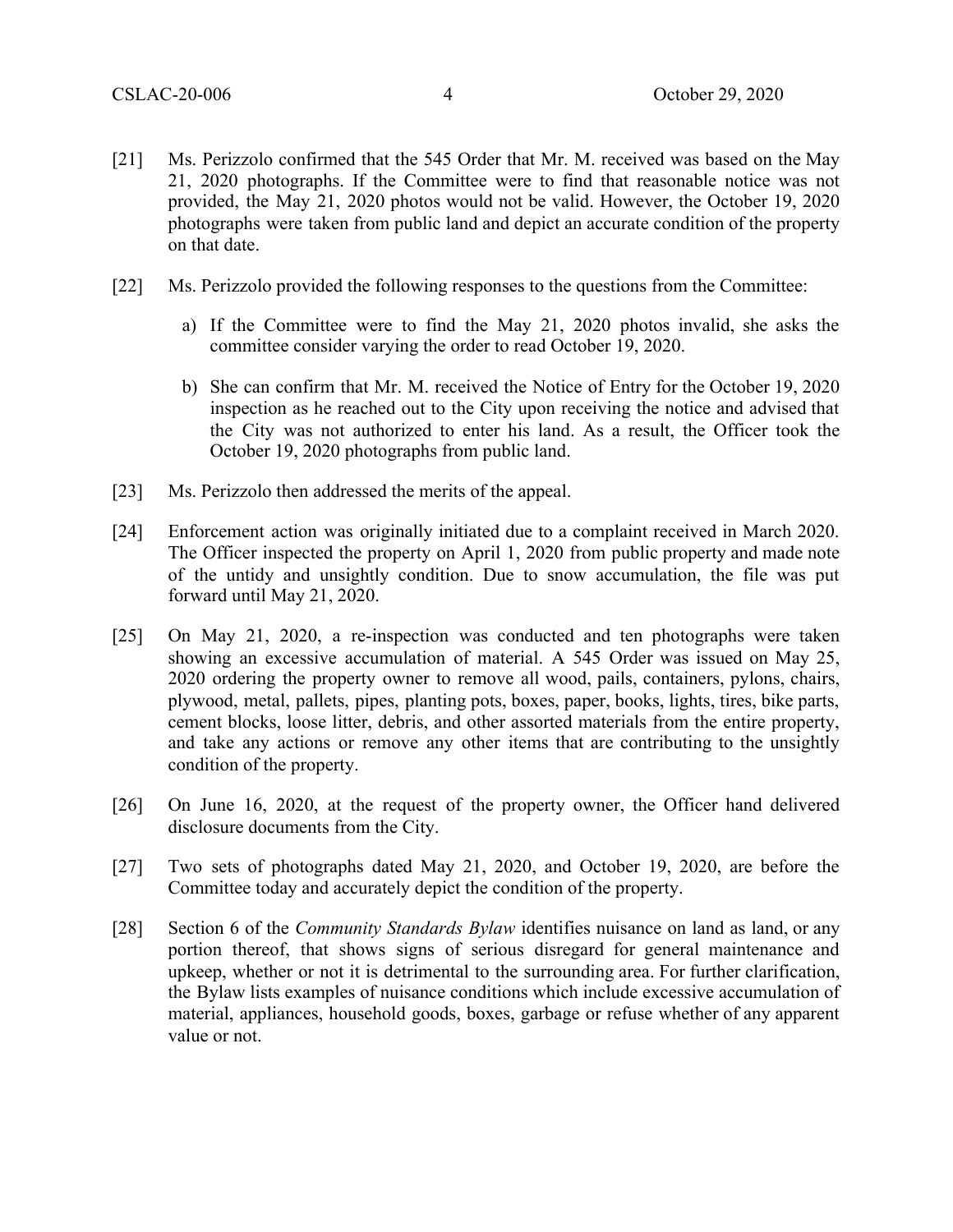- [29] Section 545(1) of the *Municipal Government Act* states that, if in the opinion of a designated officer a person has violated a bylaw or enactment that the officer is allowed to enforce, that person may be directed by written order to remedy the infraction.
- [30] Based on the above information and the photographs provided to the Committee, Administration is satisfied that the Appellant has contravened Section 6(1) of the *Community Standards Bylaw* and is asking that the Order be upheld.
- [31] Ms. Perizollo provided the following response to a question from the Committee:
	- a) If a document has been served personally, Ms Perizollo's office assumes reasonable notice has been given if no objection has been received within 24 hours.

## iii) *Rebuttal of the Appellant*

- [32] The Appellant produced the original envelope in which the May 21, 2020 Notice of Entry was mailed and the postmark was viewed by the Committee members as well as the City's representative.
- [33] The Appellant objected to Ms. Perizzolo acting on behalf of the designated officer as the officer would be the person who could provide the best evidence.
- [34] The *Municipal Government Act* is a benevolent act and requires property owners to be treated with respect. The Appellant was caught off guard at the time of the May 21, 2020 inspection and did not have time to take notes or to tape the conversation. He was not dressed when the Officers arrived and by the time he had made himself presentable, the Municipal Enforcement Officer had already made some kind of assessment.
- [35] The Appellant never consented to the May 21, 2020 inspection.
- [36] The Appellant confirmed that the October 19, 2020 photos were of his property but feels that the Officer still had an obligation to question the property owner rather than just take photographs.
- [37] He would object if the Board were to simply extend the date of compliance.

## iv) *Rebuttal of the Respondent*

[38] It is the City's submission that the property is in an untidy and unsightly condition which was confirmed by the April 1, May 21 and October 19 inspections as well as complaints which were received regarding the property.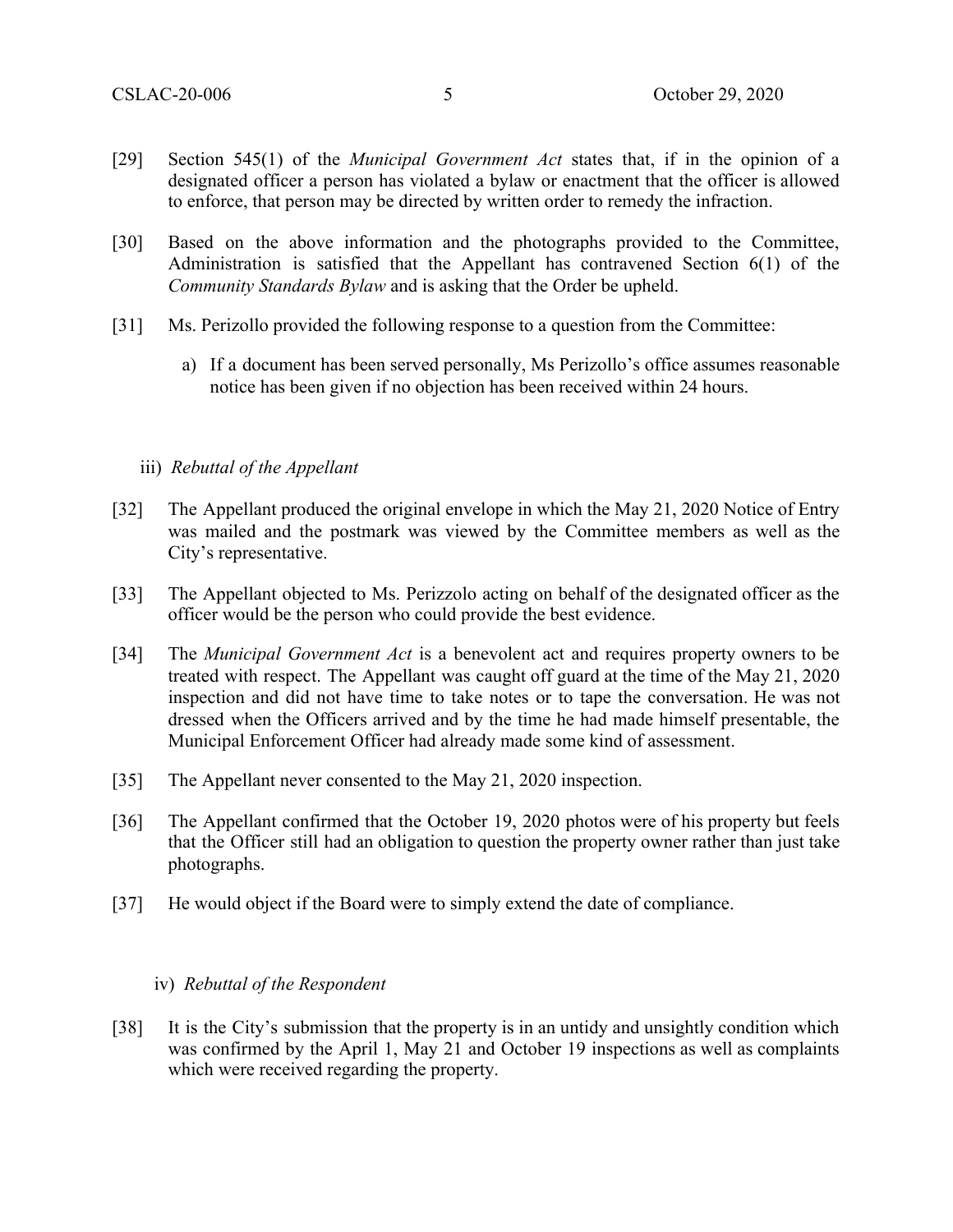- [39] The Committee has the option to vary the Order to be based on the October 19, 2020 inspection should it determine that improper notice was provided for the May 21 inspection.
- [40] The City is willing to be flexible and will work with the Appellant as long as it sees that work is being undertaken to get the property clean.
- [41] A stay of the Order remains in place for 30 days from the date of the Committee's decision plus 7 days for mailing to allow the appeal period to expire. They would also take the weather and the colder temperatures into consideration and they understand that limited work can be done once winter arrives.

## **Decision**

[42] The Order is substituted and the new Order is based on the October 19, 2020 inspection and has a compliance date of November 20, 2020.

#### **Reasons for the Decision**

[43] A preliminary point is to decide whether to consider evidence gathered by the City and the City's Designated Officer on May 21, 2020. The inspection on May 21, 2020 took place on private land. The *Municipal Government Act* authorizes a designated officer to inspect private land. Section 542 (1) states:

> 542(1) If this or any other enactment or a bylaw authorizes or requires anything to be inspected, remedied, enforced or done by a municipality, a designated officer of the municipality may, after giving reasonable notice to the owner or occupier of land or the structure to be entered to carry out the inspection, remedy, enforcement or action,

- (a) enter on that land or structure at any reasonable time, and carry out the inspection, enforcement or action authorized or required by the enactment or bylaw,
- [44] The Board finds that no reasonable notice was given to the owner under section 542. Evidence before the Committee includes the envelope in which a written Notice of Entry was mailed to the Appellant which is clearly postmarked May 20, 2020. The Committee has in its files photocopies of the envelope and the Committee notes that the Appellant brought the original envelope to this hearing which was observed by all members of the Committee as well as the representative from the City of Edmonton.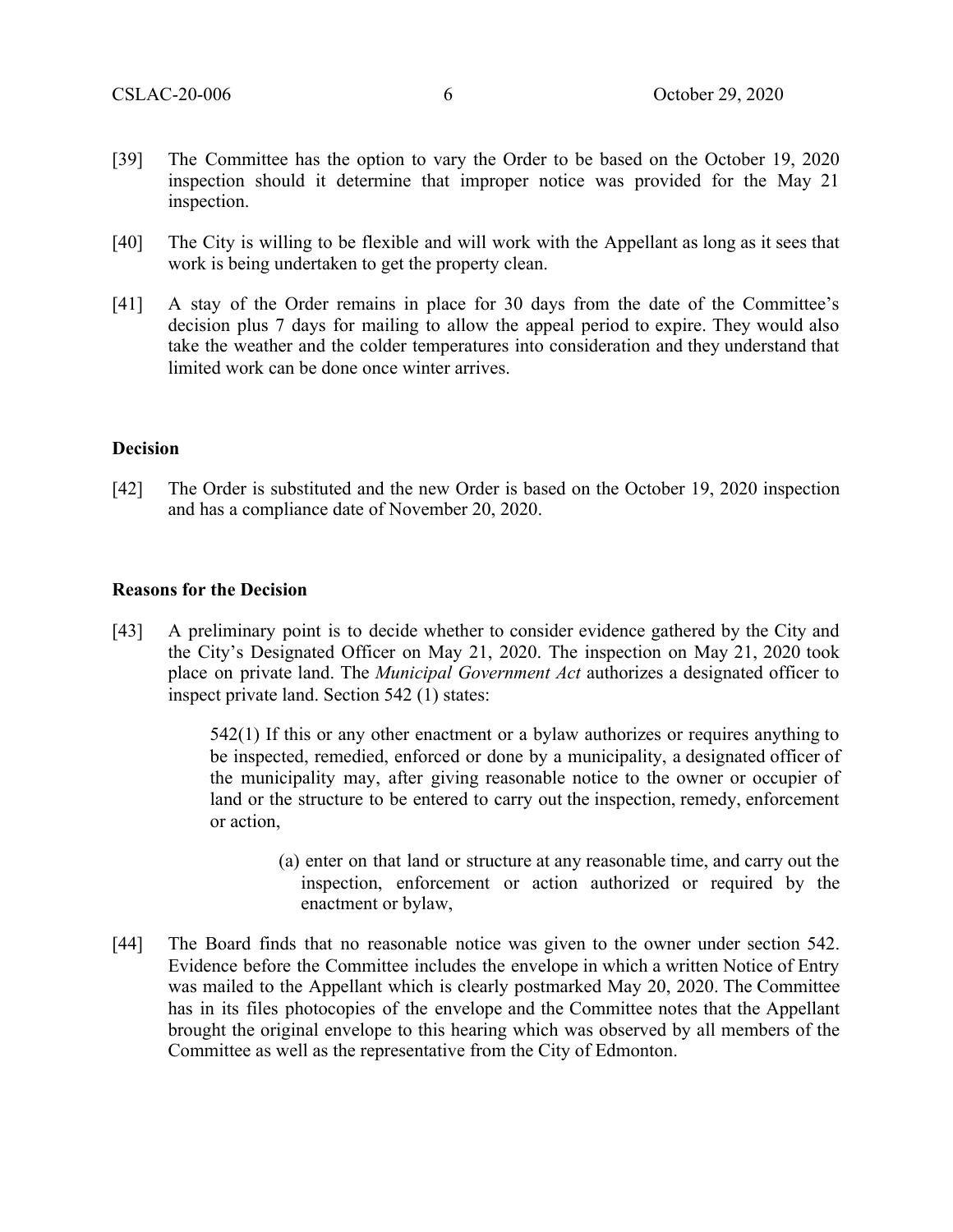- [45] With the envelope being postmarked May 20, 2020 by Canada Post and the inspection and entry onto the land occuring May 21, 2020, the following day after being postmarked, the Committee finds there is no possible way that reasonable or any notice was given to the Appellant. The Committee finds that giving notice in person contemporaneous with entry and contemporaneous with a search following entry is not reasonable and constitutes no notice.
- [46] The Committee then had to consider the impact of the lack of notice given under Section 542 of the *Municipal Government Act.*
- [47] The Committee has decided as a result of the failure to give reasonable notice as statutorily required, the evidence gathered from the May 21, 2020 inspection will be excluded from the evidence being considered by this Committee during the review of this order.
- [48] This however, does not end the matter. This Committee's jurisdiction comes from section 547 of the *Municipal Government Act*. Section 547 allows council or a committee of council to review the order and after reviewing the order this Committee may confirm, vary, substitute or cancel the order.
- [49] The Committee notes that this process is a review of the order, not an appeal of the order. Other portions of the *Municipal Government Act* dealing with appeals from Development Authority and Subdivision Authority decisions clearly state "appeals" and "appeal tribunals". This is a review. Powers upon this review include confirming, varying cancelling and also the ability to substitute an order. If this were an appeal, it would clearly be a hearing de novo appeal. This is simply a review of the order given.
- [50] The Committee then reviewed the evidence before it excluding all evidence gathered in the May 21, 2020 inspection. The Committee has before it evidence of a complaint made in March, 2020 and has photographic evidence of the subject site taken yesterday, October 19, 2020.
- [51] The Appellant confirmed that the photos taken yesterday were indeed photos of his property which is also the subject site. It was confirmed by the City that those photographs were taken from public property and were not taken as part of any entry on to the land.
- [52] The *Community Standards Bylaw 14600* bylaw states
	- 6 (1) A person shall not cause or permit a nuisance to exist on land they own or occupy.
		- (2) For the purpose of greater certainty a nuisance, in respect of land, means land, or any portion thereof, that shows signs of a serious disregard for general maintenance and upkeep, whether or not it is detrimental to the surrounding area, some examples of which include: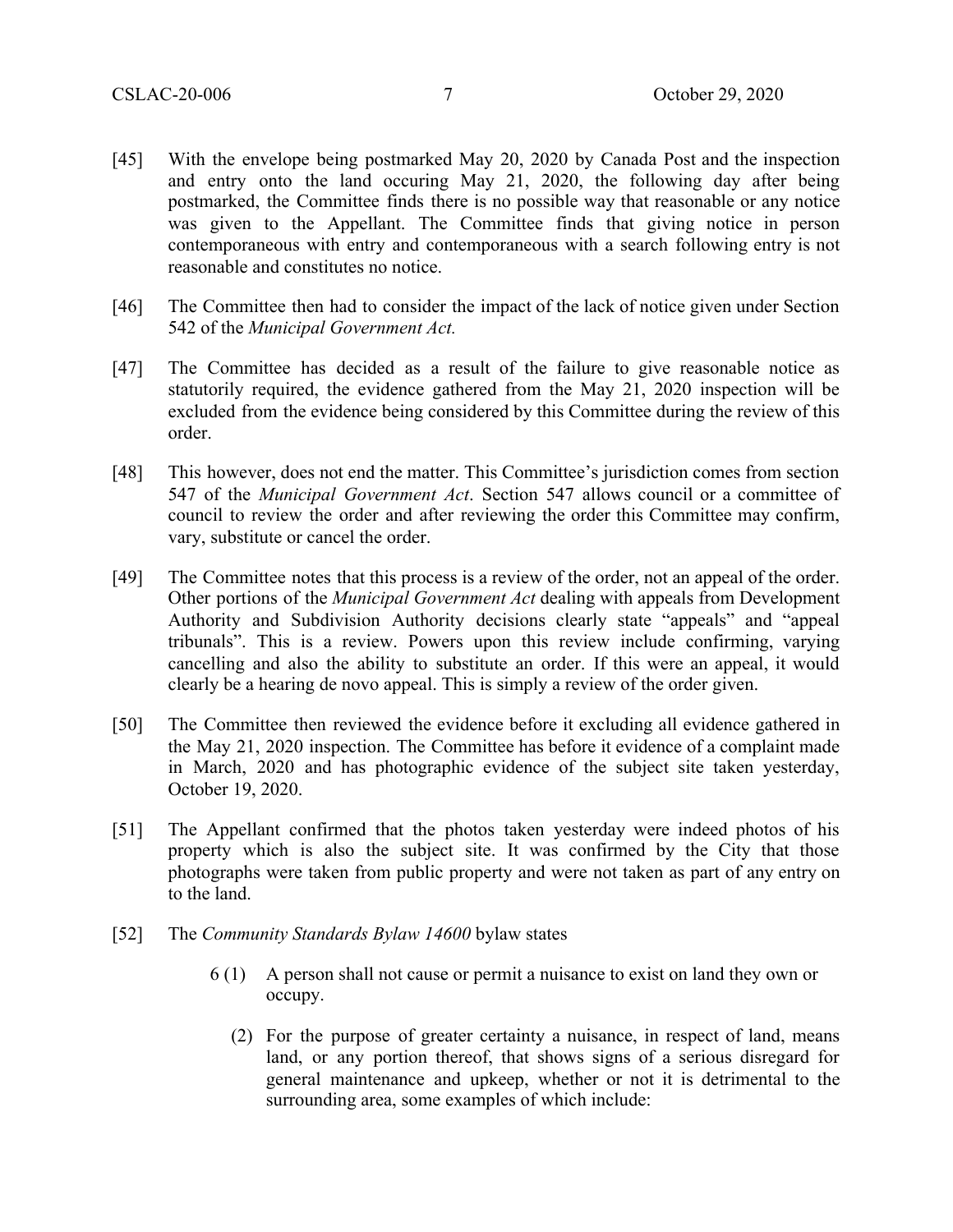(a) excessive accumulation of material including but not limited to building materials, appliances, household goods, boxes, tires, vehicle parts, garbage or refuse, whether of any apparent value or not;

(a.1) any loose litter, garbage or refuse whether located in a storage area, collection area or elsewhere on the land;

- [53] The Committee has reviewed photographic evidence taken by a designated officer on October 19, 2020 and finds that there is a nuisance existing on the subject site. That nuisance consists in part of an excessive accumulation of material including household goods and other materials on the subject site which constitutes a nuisance under Section 6(1) of the *Community Standards Bylaw 14600*.
- [54] Being satisfied that Section 6(1) has been breached by the Appellant, the Committee turns to section 545 of the *Municipal Government Act* which allows Orders to be written requiring the person responsible for the contravention of a bylaw to remedy the circumstances.
- [55] It is the decision of this committee to substitute a new order pursuant to its jurisdiction in section 547(2) of the *Municipal Government Act*. While the previous order was based upon evidence gathered in an inspection that did not comply with the reasonable notice requirement in section 542 of the *Municipal Government Act*, the other evidence properly before the Committee today warrants the issuance of an order pursuant to section 545.
- [56] That order will be on the same terms as the order initially issued by the Designated Officer with the exception that it is based on the evidence shown in photographs taken on October 19, 2020 and that the contravention must be remedied within one month from the hearing date being November 20, 2020.

m Wallain

Mr. I. Wachowicz, Chair Community Standards and Licence Appeal Committee

cc: Community Standards and Neighbourhoods – J. Lallemand, C. Perizzolo B. R. M.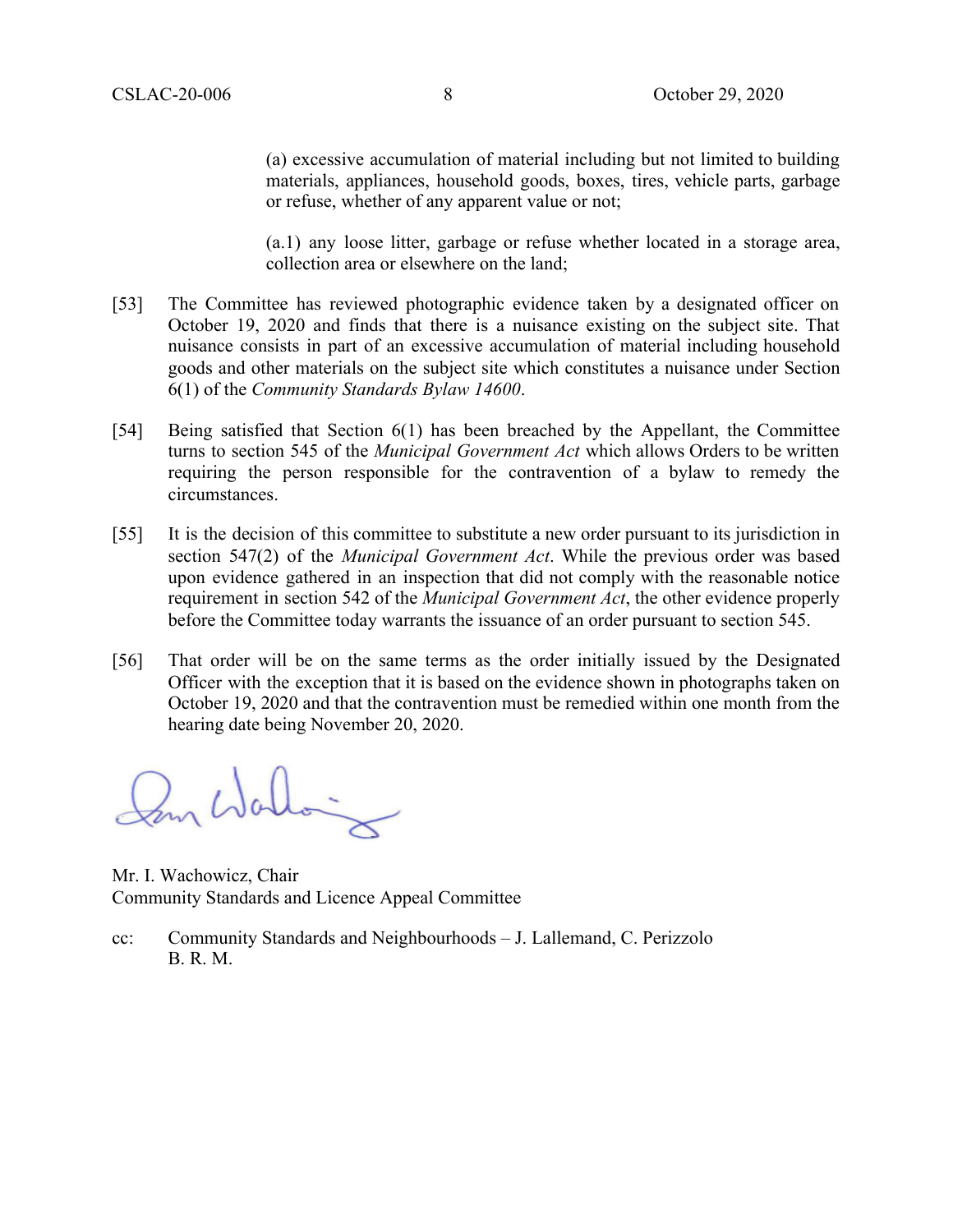# **Important Information for the Appellant**

1. A person affected by this decision may appeal to the Alberta Court of Queen's Bench under Section 548 of the *Municipal Government Act*, RSA 2000, c M-26 if the procedure required to be followed by this Act is not followed, or the decision is patently unreasonable.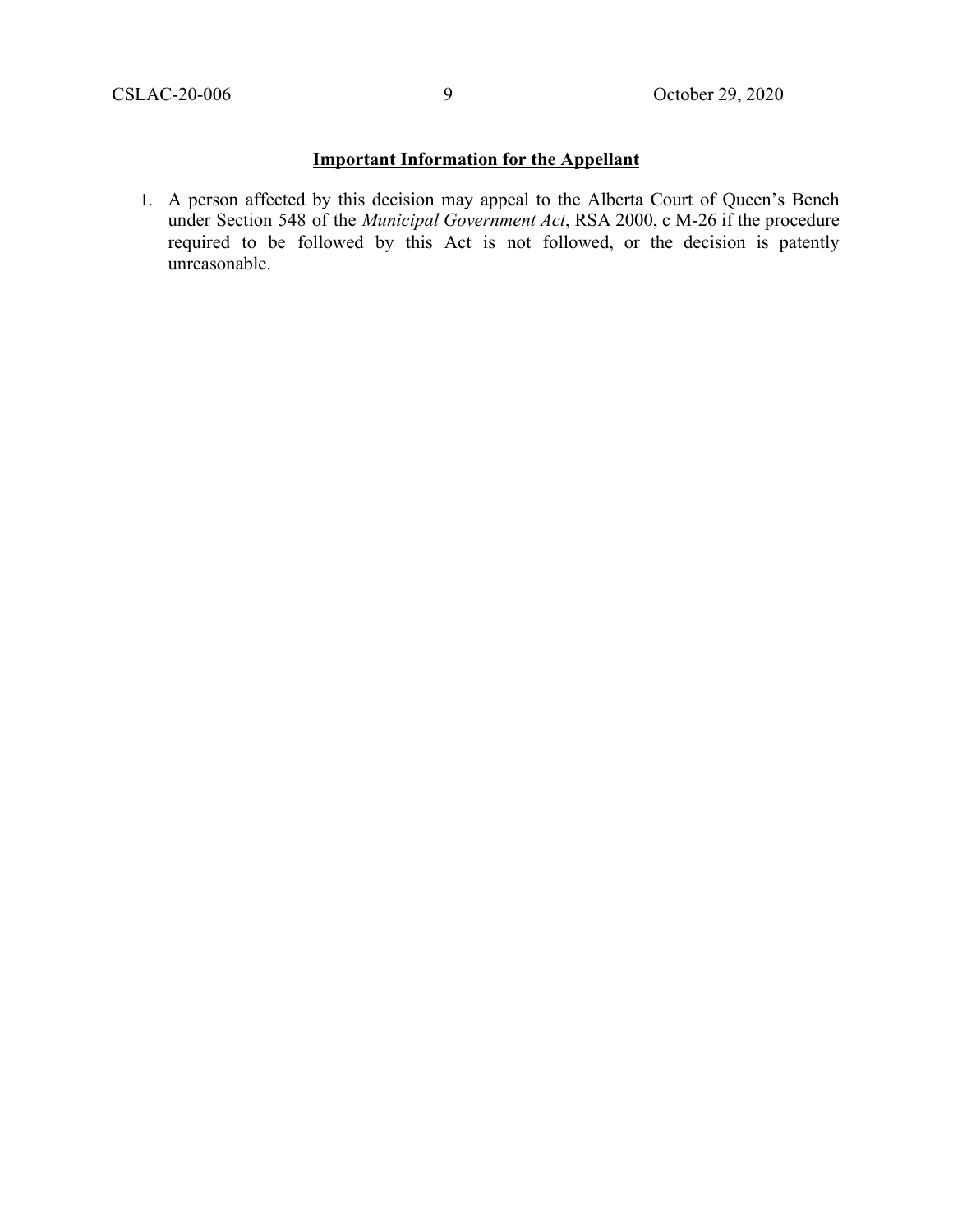# **EDMONTON COMMUNITY STANDARDS AND LICENCE APPEAL COMMITTEE**

Citation: M. A. M. v Community Standards and Neighbourhoods (City of Edmonton), 2020 ABECSLAC 009

| Date:                     | October 29, 2020 |
|---------------------------|------------------|
| Order Number:             | 371699434-001    |
| <b>CSLAC File Number:</b> | CSLAC-20-009     |

Between:

## M. A. M.

and

The City of Edmonton, Community Standards and Neighbourhoods

Committee Members

Ian Wachowicz, Chair Kathy Cherniawsky Rohit Handa

# DECISION

[1] On October 20, 2020, the Community Standards and Licence Appeal Committee (the "Committee") heard an appeal that was filed on September 24, 2020. The appeal concerned the decision of Community Standards and Neighbourhoods to issue an Order pursuant to Section 545(1) of the *Municipal Government Act*, RSA 2000, c M-26 (the "*Municipal Government Act*") on September 17, 2020:

Cut all unkempt grass and weeds over 10 cm.

- [2] The subject property is located at 15206 76 Avenue NW, Edmonton.
- [3] The following documents were received prior to the hearing and form part of the record:
	- Copy of the Order issued pursuant to the *Municipal Government Act*; and
	- The Appellant's written request for appeal.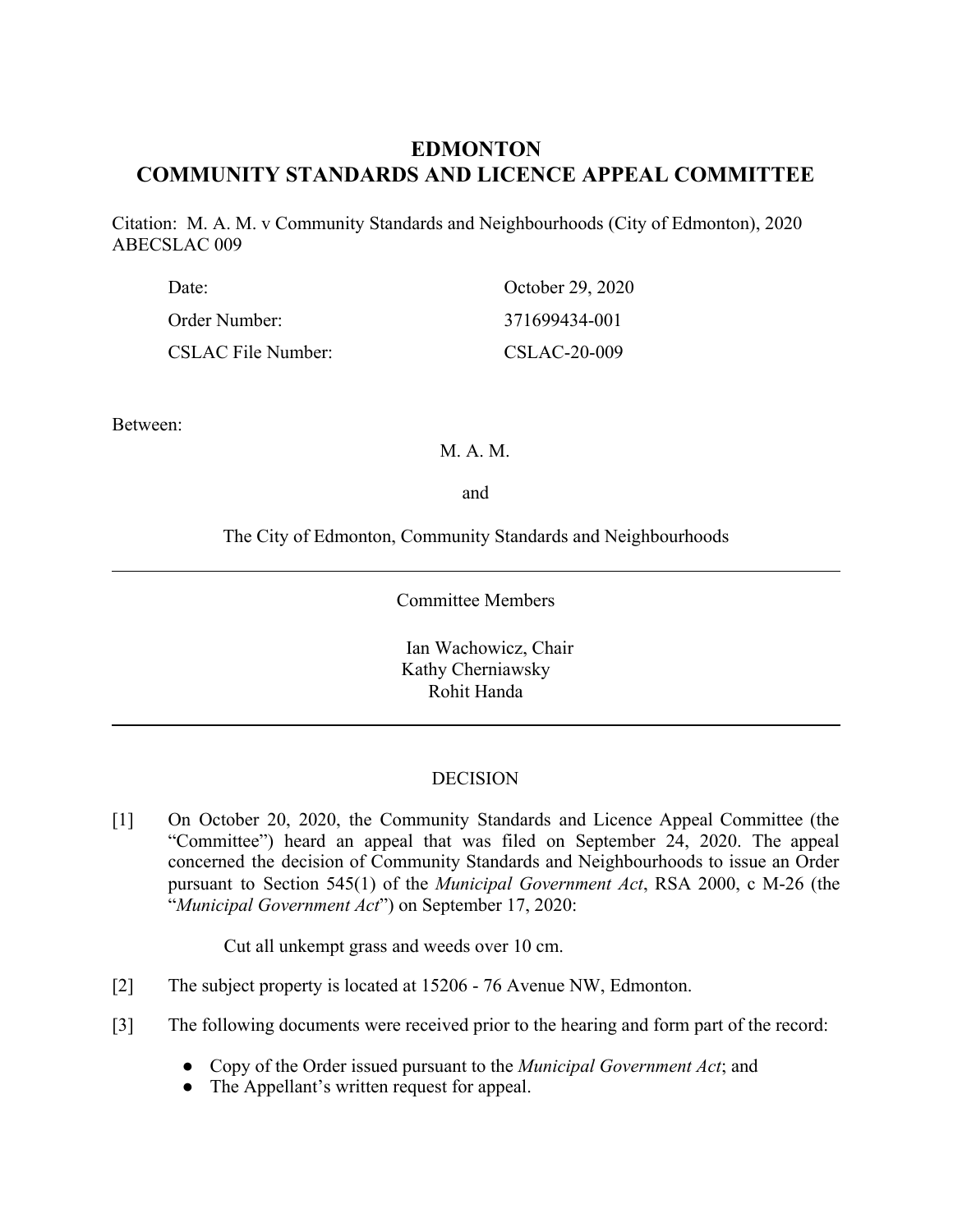- [4] The following exhibit was presented during the hearing and forms part of the record:
	- Exhibit A Supporting documents and photographs from the Respondent.

## **Preliminary Matters**

- [5] At the outset of the appeal hearing, the Chair confirmed with the parties in attendance that there was no opposition to the composition of the panel.
- [6] The Chair outlined how the hearing would be conducted, including the order of appearance of parties, and no opposition was noted.
- [7] The appeal was filed on time, in accordance with Section 547 of the *Municipal Government Act*.

## **Summary of Postponement Request**

*i) Position of the Appellant,* M. M.

[8] Mr. B. L, agent for M. M. did not attend the hearing.

- [9] Ms. C. Perizzolo, Acting Coordinator, Complaints and Investigations, appeared on behalf of the City of Edmonton.
- [10] She received a voicemail at 6:00 p.m. last night and a second message earlier this morning from Mr. L. requesting a postponement. No rationale or reasons for the postponement request were provided.
- [11] Members of Administration confirmed that the Community Standards and Subdivision Appeal Committee did not receive any direct communication from the Appellant requesting a postponement.
- [12] Item 102 of the CSLAC Procedural Guide states that the Committee will not postpone a hearing unless there are compelling reasons to do so. Item 104 of this guide provides the following examples of compelling reasons: a recent death in the immediate family; serious incapacity or illness; court attendance required on a peremptory basis on another matter; unexpected or unavoidable transportation problems (e.g. bad weather); appellant's or respondent's counsel retained after the setting of the hearing date and the counsel is not available; and unexpected delays in the receipt of relevant documents.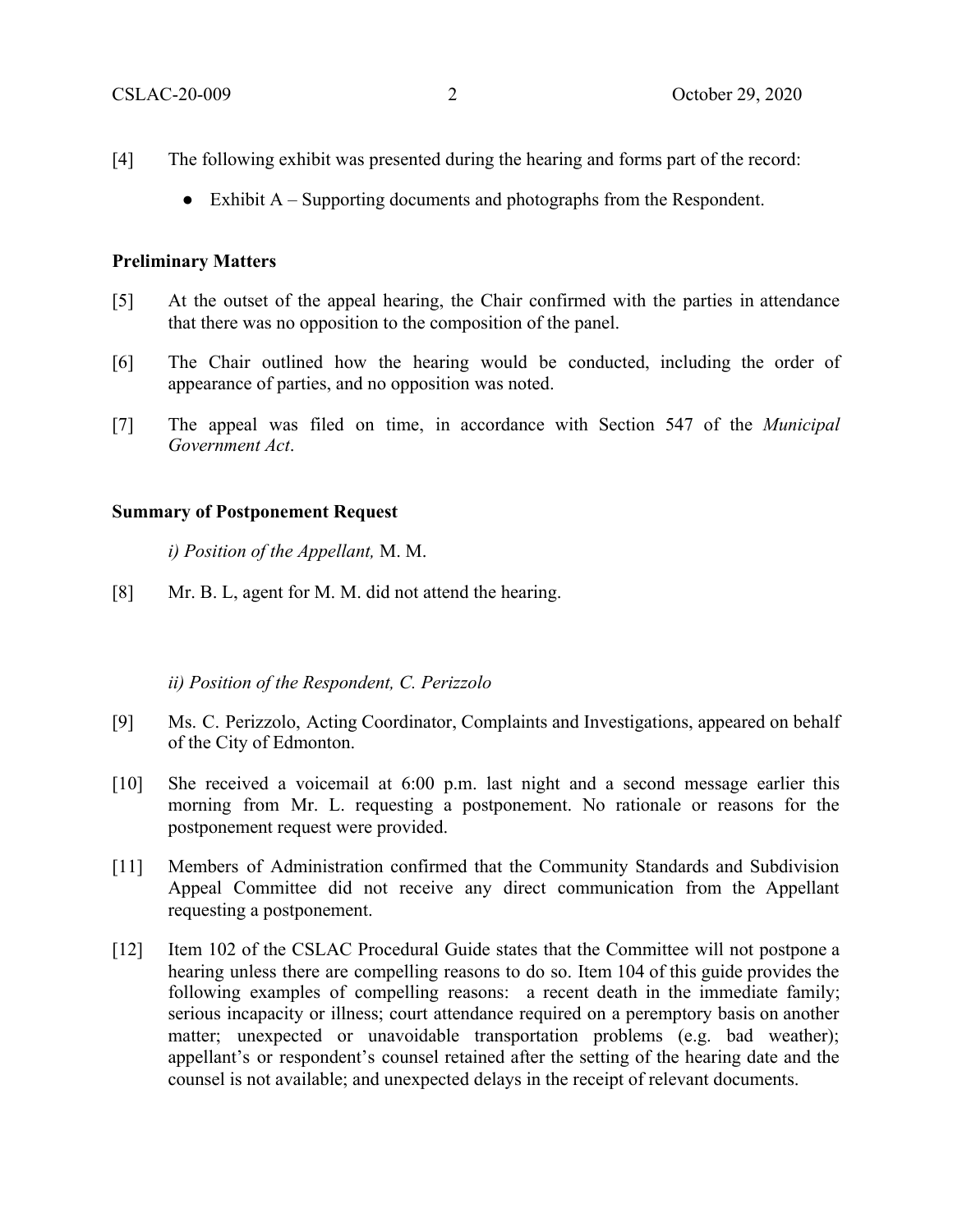- [13] There is no evidence that any of those situations has occurred. In light of the procedural guidelines to require compelling reasons to be presented to allow for an adjournment, the request for an adjournment via voicemail from the Appellant to the City is denied.
- [14] The Committee will proceed based on the written materials it has received from the Appellant.

#### **Summary of the Hearing**

*i) Position of the Appellant,* B. L.

- [15] The Committee relied on Mr. L.'s written submission and photographs.
- [16] Mr. L. believes there is beauty in a well-manicured yard with longer than typical length grass. He has perused the City Blue Print for Naturalized Yards and believes he is well within the guidelines. He understands there is a difference between a well-tended yard, and one that is simply unkempt.
- [17] He would like to let the grass grow, with stone walking paths, borders for flower beds, lawn ornaments and special trails for the rabbits that run through his yard.
- [18] The Officer who first came from the City to inspect the property reported that "everything was just fine" and there there were no noxious weeds present
- [19] It came as a big surprise to Mr L. when he received the order to cut all unkempt grass and weeds including the backyard which is his private mediation space. He attends to his yard on a daily basis and does not consider it to be unkempt or derelict.
- [20] He has trimmed the grass on the boulevard to a conservative height of 4 inches (10 centimetres).

- [21] On August 31, 2020 a citizen's complaint was received regarding long grass and weeds at the subject site.
- [22] A noxious weed investigation was also simultaneously open. On August 27, 2020, a weed inspector determined that there were no regulated weeds found on the property; however, the weed inspector asked that all long grass and nuisance weeds be trimmed.
- [23] The investigating Officer attended the property on September 16, 2020, for re-inspection. He found no compliance and the grass was up to two feet tall in some areas. One photograph was taken.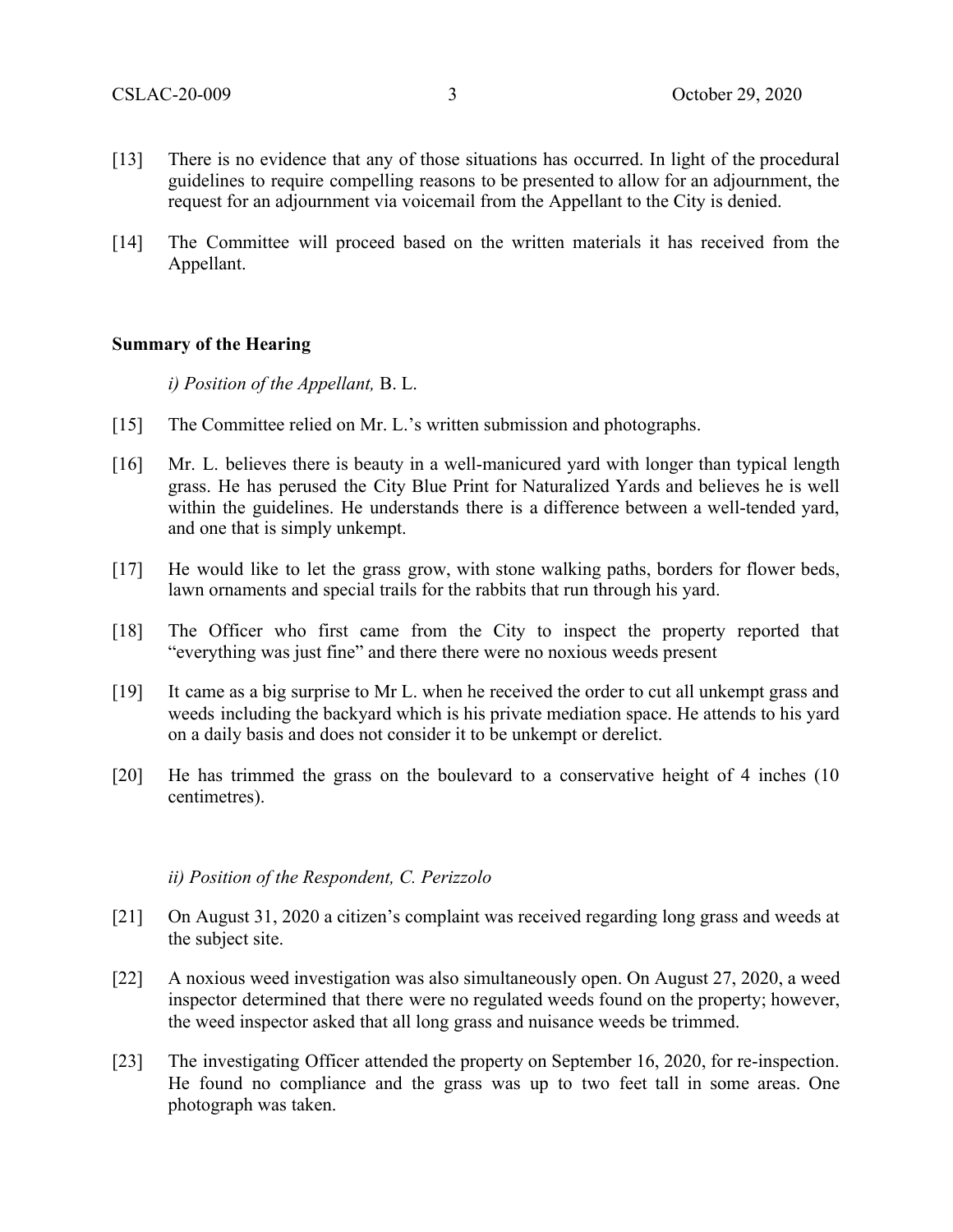- [24] As a result of this September 16, 2020, inspection a 545 order was issued on September 17, 2020 ordering the land owner to cut all unkempt grass and weeds over 10 cm.
- [25] On October 6, 2020, a Bylaw Officer met with the property owner on site to discuss what a naturalized yard is and provided a brochure providing the criteria. A naturalized yard must be carefully planned, designed and maintained and is to include native species.
- [26] Two sets of photographs dated September 16, 2020, and October 19, 2020, are before the Committee today and accurately depict the condition of the property.
- [27] Section 6 of the Community Standards Bylaw identifies nuisance on land as land, or any portion thereof, that shows signs of serious disregard for general maintenance and upkeep, whether or not it is detrimental to the surrounding area. For further clarification the Bylaw lists examples of nuisance conditions which include unkempt grass or weeds higher than 10 centimetres.
- [28] Section 545(1) of the *Municipal Government Act* states that, if in the opinion of a designated officer a person has violated a bylaw or enactment that the officer is allowed to enforce, that person may be directed by written order to remedy the infraction.
- [29] Based on the above information and the photographs provided to the Committee, Administration is satisfied that the Appellant has contravened Section 6(1) of the *Community Standards Bylaw* and is asking that the Order be upheld.

# **Decision**

[30] The Order is confirmed.

# **Reasons for Decision**

- [31] On September 16, 2020, a Designated Officer of the City of Edmonton attended the subject site to investigate a complaint with respect to an unsightly yard caused by excessively long grass. That inspection revealed grass and weeds located on the subject site in excess of 10 centimetres in height.
- [32] On September 17, 2020, pursuant to the authority granted to the City of Edmonton and its Designated Officers under section 545 of the *Municipal Government Act*, an order was issued requiring the landowner at the subject site to cut the grass and weeds to be not higher than 10 centimetres.
- [33] The *Community Standards Bylaw 14600 bylaw* states
	- 6 (1) A person shall not cause or permit a nuisance to exist on land they own or occupy.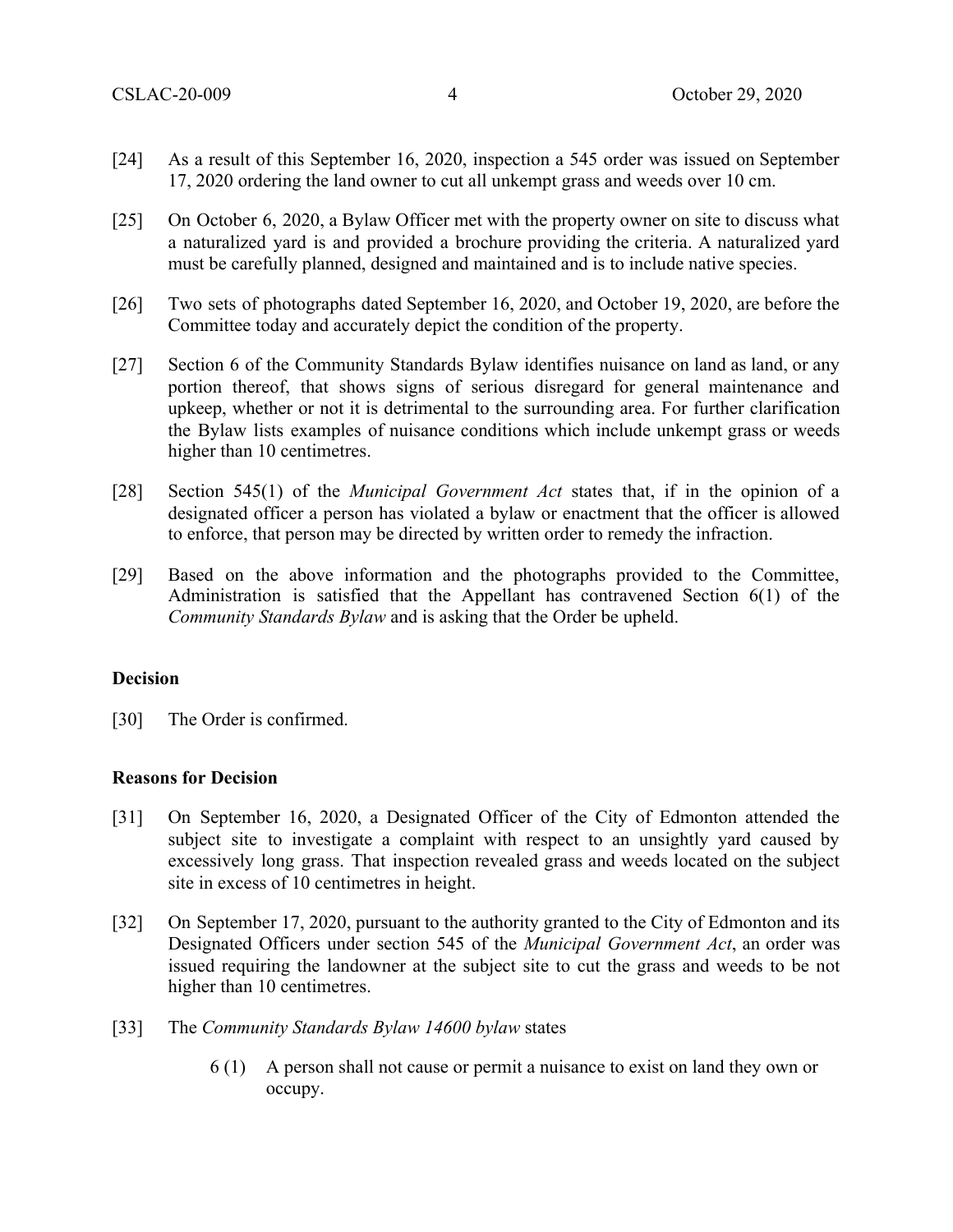Section 6(2)(d) of the *Community Standards Bylaw* prohibits the existence of unkempt grass or weeds higher than 10 centimetres.

- [34] Given the evidence provided by the City, based on an inspection conducted on September 16, 2020, the Committee is satisfied that the subject site has unkempt grass or weeds higher than 10 centimetres. Accordingly, there has been a violation of section 6 (1) of the *Community Standards Bylaw*.
- [35] Given the Committee finding that there has been a breach of the *Community Standards Bylaw* 14600 that was observed during the September 16, 2020 inspection, the Order issued on September 17, 2020 pursuant to section 545 of the *Municipal Government Act* was validly issued.
- [36] Pursuant to section 547(2) of the *Municipal Government Act* this Committee may confirm, vary, substitute or cancel the order after reviewing it.
- [37] This Committee confirms the Order as issued.

Mr. I. Wachowicz, Chair Community Standards and Licence Appeal Committee

cc: Community Standards and Neighbourhoods – J. Lallemand, C. Perizzolo B. L.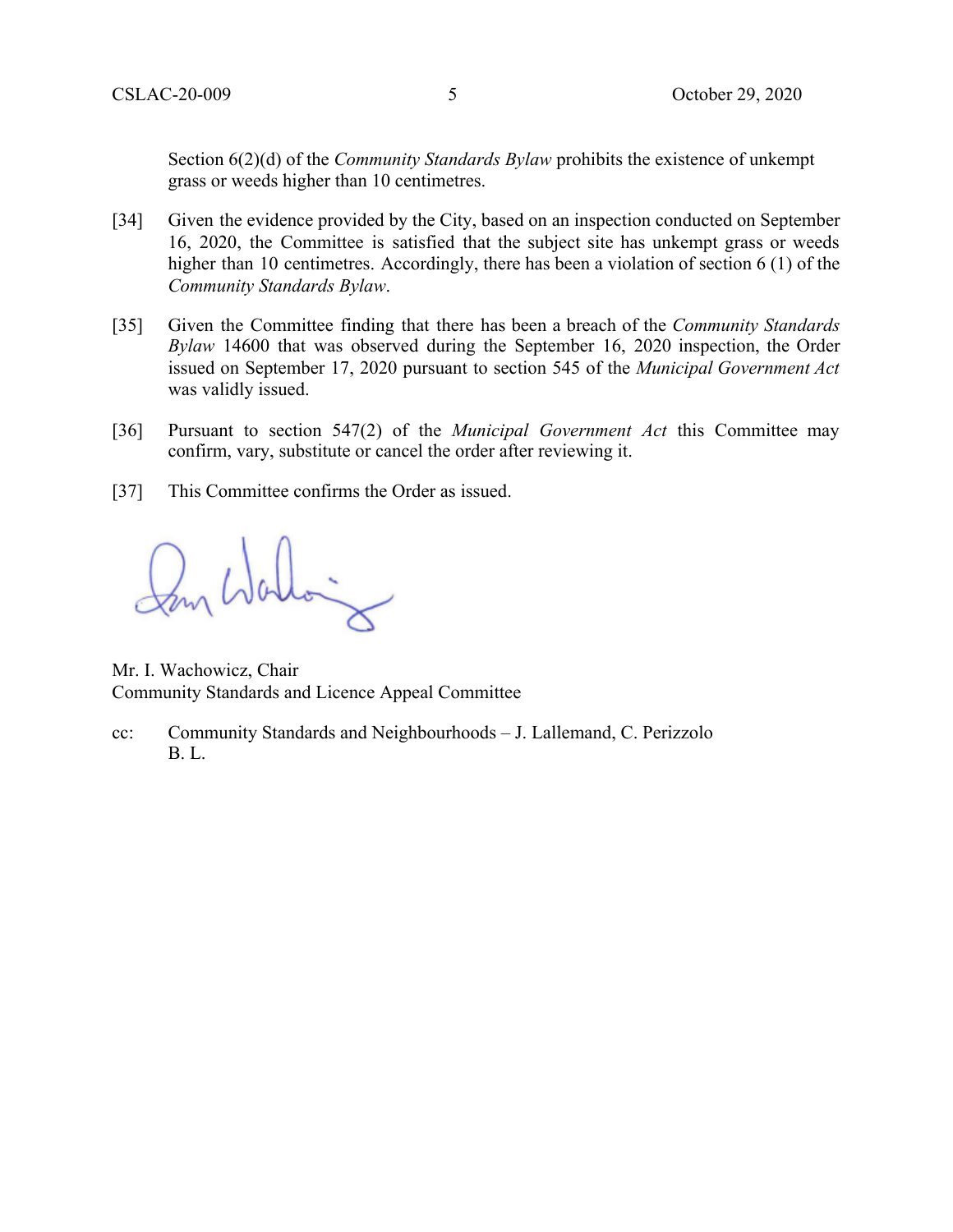# **Important Information for the Appellant**

1. A person affected by this decision may appeal to the Alberta Court of Queen's Bench under Section 548 of the *Municipal Government Act*, RSA 2000, c M-26 if the procedure required to be followed by this Act is not followed, or the decision is patently unreasonable.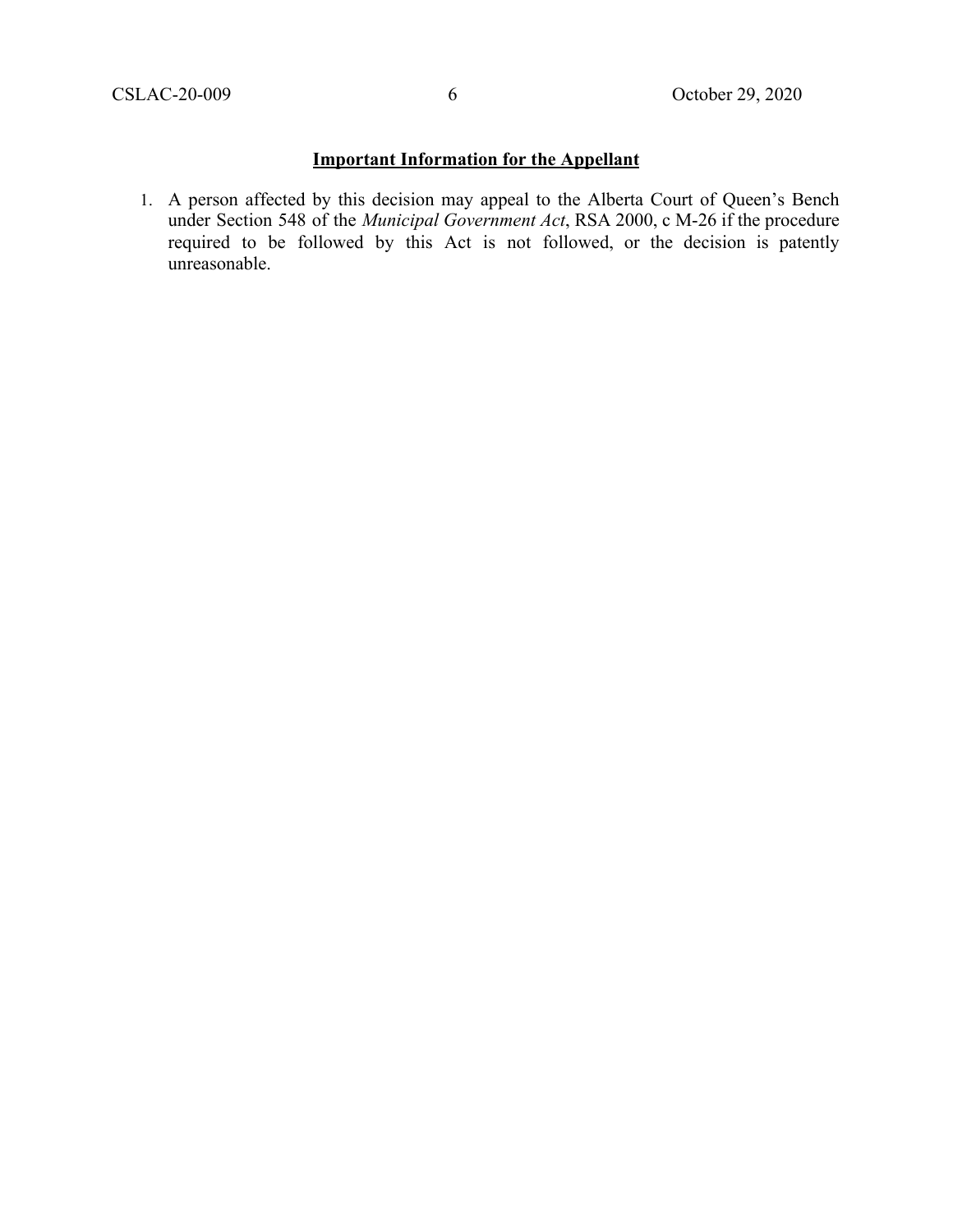# **EDMONTON COMMUNITY STANDARDS AND LICENCE APPEAL COMMITTEE**

Citation: N. D. J. C. v Community Standards and Neighbourhoods (City of Edmonton), 2020 ABECSLAC 010

| Date:              | October 29, 2020 |
|--------------------|------------------|
| Order Number:      | 373491469-001    |
| CSLAC File Number: | $CSLAC-20-010$   |

Between:

# N. D. J. C.

and

The City of Edmonton, Community Standards and Neighbourhoods

Committee Members

Ian Wachowicz, Chair Kathy Cherniawsky Rohit Handa

# **DECISION**

[1] On October 20, 2020, the Community Standards and Licence Appeal Committee (the "Committee") heard an appeal that was filed on October 1, 2020. The appeal concerned the decision of Community Standards and Neighbourhoods to issue an Order pursuant to Section 545(1) of the *Municipal Government Act*, RSA 2000, c M-26 (the "*Municipal Government Act*") on September 22, 2020:

> Remove all damaged/dismantled/derelict vehicles and take any actions or remove any other items that are contributing to the unsightly condition of the property.

- [2] The subject property is located at 12137 58 Street NW, Edmonton.
- [3] The following documents were received prior to the hearing and form part of the record:
	- Copy of the Order issued pursuant to the *Municipal Government Act*;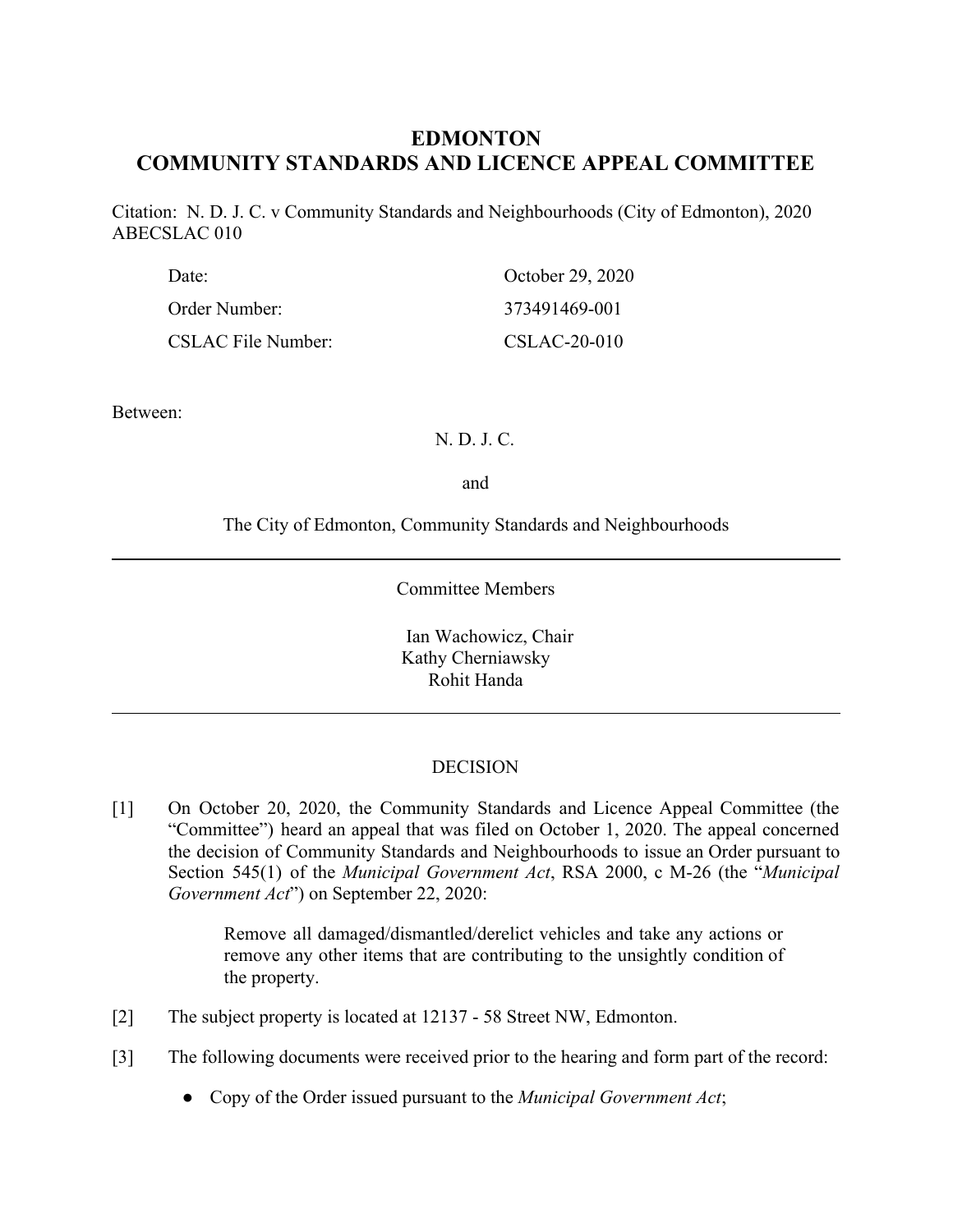- The Appellant's written request for appeal and written submission; and
- Disclosure documents from the Respondent
- [4] The following exhibit was presented during the hearing and forms part of the record:
	- $\bullet$  Exhibit A Supporting documents and photographs from the Respondent dated October 19, 2020

# **Preliminary Matters**

- [5] At the outset of the appeal hearing, the Chair confirmed with the parties in attendance that there was no opposition to the composition of the panel.
- [6] The Chair outlined how the hearing would be conducted, including the order of appearance of parties, and no opposition was noted.
- [7] The appeal was filed on time, in accordance with Section 547 of the *Municipal Government Act*.

# **Summary of Hearing**

- *i) Position of the Appellant,* N. C.
- [8] The Appellant does not believe that his property shows serious disregard for maintenance and upkeep. The biggest issue seems to be the condition of the tarps which he is working on replacing. It has been windy lately making this difficult.
- [9] The Appellant confirmed that he owns all of the vehicles on the property. He has had this hobby for the past 30 years and no complaints have been made by any neighbours. He gets along well with all of his neighbours.
- [10] It is the Appellant's intent to raise the height of the fencing around the perimeter of his property to avoid this kind of issue in the future.
- [11] The subject Order is as a result of enforcement action that took place on the property next door. The enforcement officer took notice of the Appellant's property while dealing with the next door property.
- [12] The October 19, 2020, photographs do not depict derelict, damaged or dismantled vehicles. The term dismantled is intended to prevent people from dismantling cars and selling the parts from their backyards.
- [13] His house and property have been maintained and there are no signs of general disregard for general maintenance and upkeep. The Appellant does not see why he should be here and it is up to the Committee to decide if the photos warrant this type of action.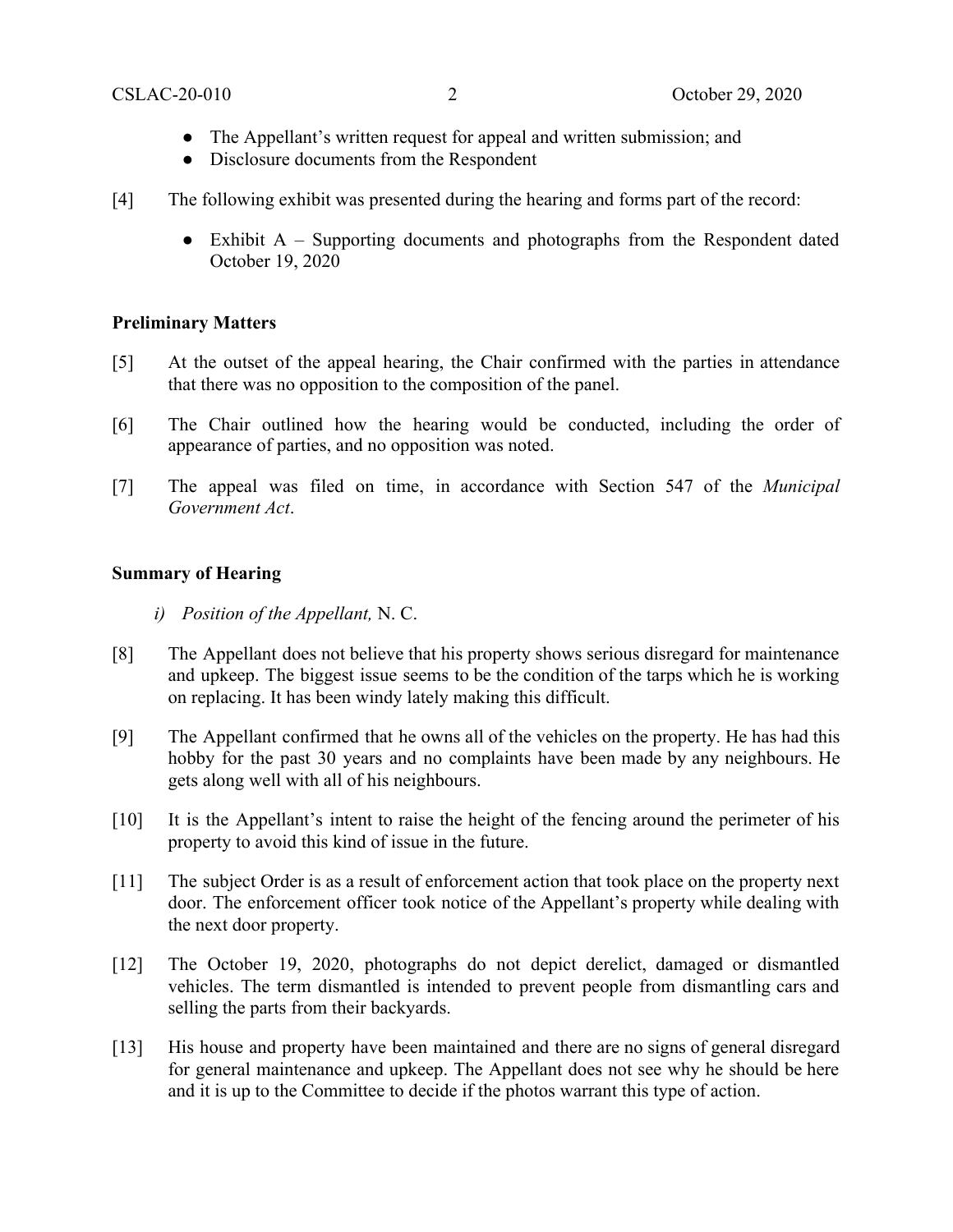- [14] The Appellant provided the following responses to questions from the Committee:
	- a) He described the various cars located on the property. Only one vehicle, the 2005 KIA, is currently registered and is used as his commuting vehicle. He is working on the other vehicles as time and finances allow and the trailer is going in for scrap.
	- b) The interest in his property came as a result of vehicles parked on the front lawn of the property next door.

- [15] Ms. C. Perizzolo, Acting Coordinator, Complaints and Investigations, appeared on behalf of the City of Edmonton.
- [16] On Sept 21, 2020 while on proactive patrol, the Municipal Enforcement Officer observed damaged, dismantled and derelict vehicles from public property. There were a total of eight vehicles, including a utility trailer, in various locations at the rear and side of the property. Seven of the vehicles are in contravention of the *Community Standards Bylaw.*
- [17] These seven vehicles are in various states of repair and are missing parts, tires, windshields, some are on jacks or blocks and some are surrounded or covered in other debris. The vehicles have not moved and have not been used for transport.
- [18] She referred to the photographs submitted which show evidence of the damaged, dismantled and derelict vehicles. She also referred to pictometry photographs that have been submitted which confirm that some of the vehicles have been on the property since at least 2015. In fact, Slim mapping shows some of the vehicles have been there since 2008.
- [19] Section 6(2) of the *Community Standards Bylaw* identifies nuisance on land as land, or any portion thereof, that shows signs of serious disregard for general maintenance and upkeep, whether or not it is detrimental to the surrounding area. For further clarification the Bylaw lists examples of nuisance conditions which include damaged, dismantled or derelict vehicles or motor vehicles, whether insured or registered or not.
- [20] Eight photographs were taken on September 21, 2020 for the issuance of the 545 order which instructed the property owner to remove all damaged/dismantled/derelict vehicles and take any actions or remove any other items that are contributing to the unsightly condition of the property.
- [21] Two sets of photographs dated September 21, 2020, and October 19, 2020, are before the Committee today and depict an accurate condition of the property. Also before the Committee is the Slim mapping pictometry history showing the length of time the vehicles have been present on the property.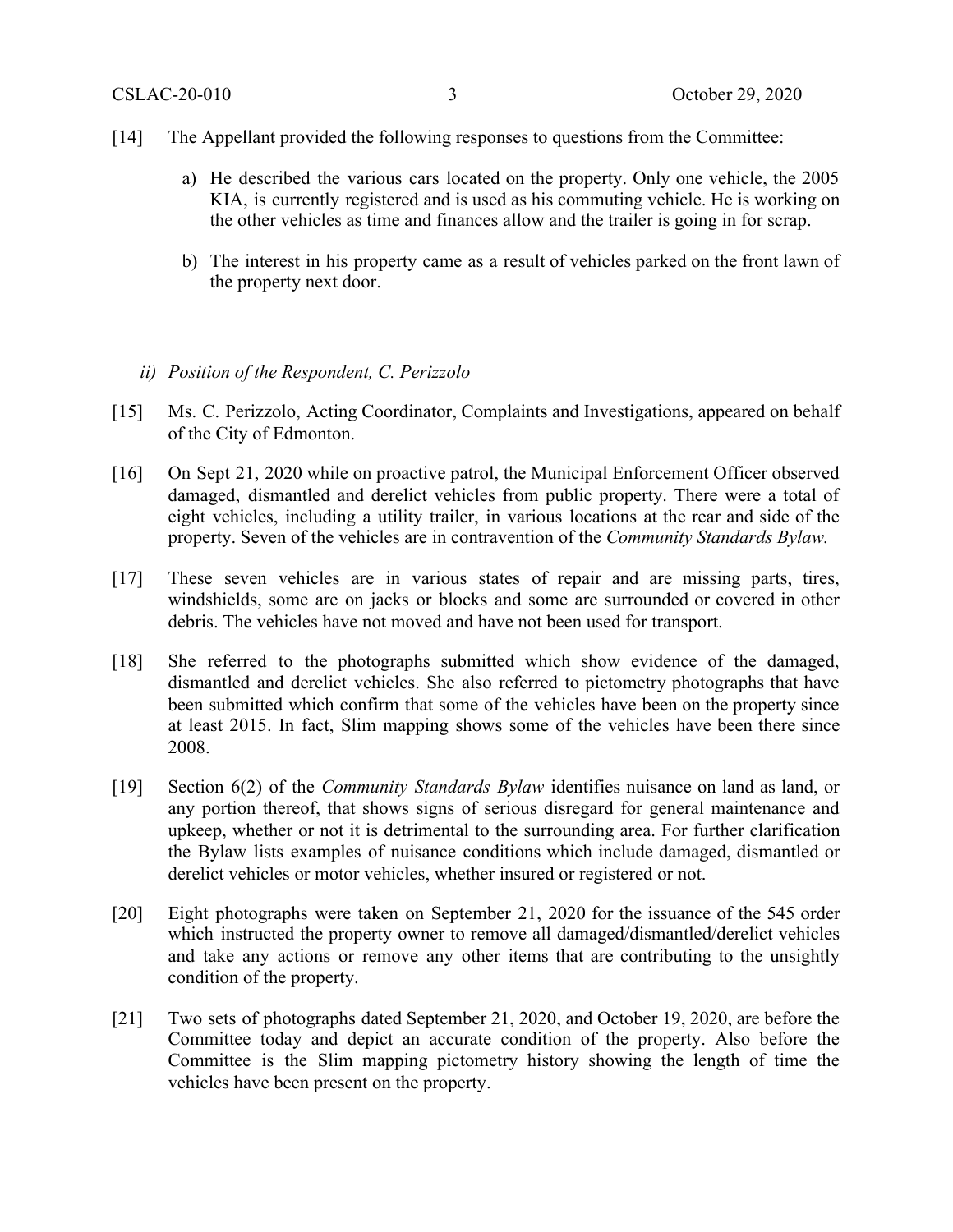- [22] Section 545(1) of the *Municipal Government Act* states that, if in the opinion of a designated officer a person has violated a bylaw or enactment that the officer is allowed to enforce, that person may be directed by written order to remedy the infraction.
- [23] Based on the above information and the photographs provided to the Committee, Administration is satisfied that the Appellant has contravened Section 6(1) of the *Community Standards Bylaw* and is asking that the Order be upheld.

## *iii) Rebuttal of the Appellant*

- [24] The Appellant confirmed that there are seven vehicles on the property plus one trailer.
- [25] Most of those cars would not be visible if not for the good neighbour fencing which is low in height. He agrees that the tarps are in a state of disrepair but that is being rectified. The ground around the vehicles is kept neat and tidy and there is nothing to upset the neighbours.
- [26] The Appellant is offended by the approach that has been taken by bylaw enforcement.
- [27] The Appellant confirmed that the 1938 Ford in the rear yard has been on the property for at least ten years. He works on the vehicles when he is able to.
- [28] Mr C. provided the following responses to questions from the Committee:
	- a) He is planning to dispose of the trailer as well as the scrap metal that is sitting on the trailer.
	- b) The vehicles are not an issue because they are covered and there are no loose car parts laying around.
	- c) The garage contains tools and equipment for woodworking and welding and he also does his own mechanical work. There is no room to store any of the vehicles in the garage.
	- *iv) Rebuttal of the Respondent*
	- [29] Ms. Perizzolo declined the opportunity for rebuttal.

#### **Decision**

[30] The Order is confirmed.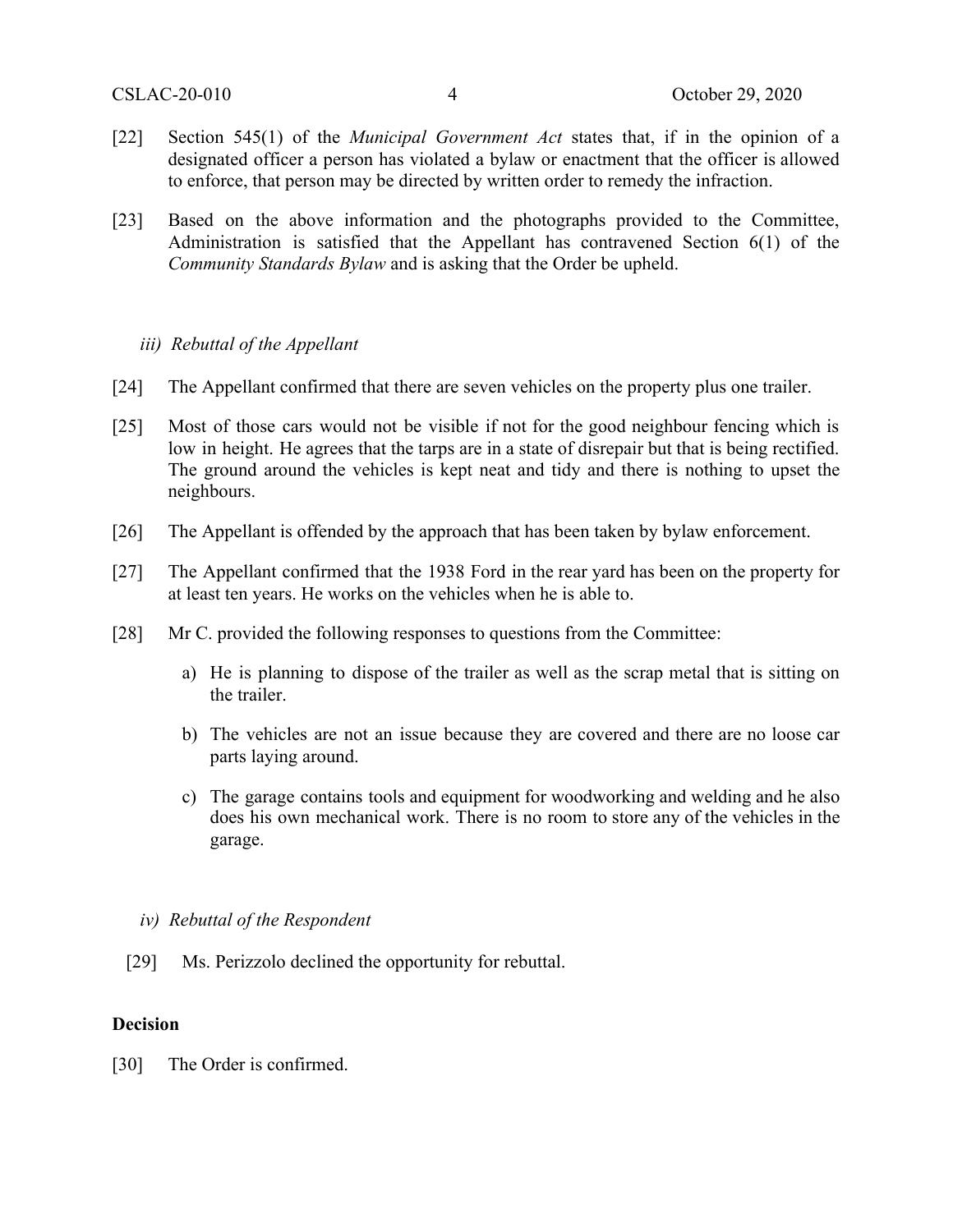# **Reasons for Decision**

- [31] A designated officer of the City of Edmonton issued an order on September 22, 2020 pursuant to section 545(1) of the *Municipal Government Act* requiring that at the subject property the owner remove all damaged/dismantled/derelict vehicles and take any actions or remove any other items that are contributing to the unsightly condition of the property.
- [32] The City of Edmonton has presented photographic evidence, some of which is as recent as yesterday, October 19, 2020 with respect to the state of the property both on the date of the September 21, 2020 inspection and at the current time as well as older aerial photography dealing with previous years.
- [33] The photographic evidence combined with oral evidence provided at the hearing reveals a total of eight vehicles on the subject site including one trailer and one vehicle which is currently insured and licensed and is the Appellant's day to day vehicle used for transport.
- [34] The evidence shows that several of the other six vehicles are in a state of either disrepair or are being dismantled. Some are up on blocks, others have flat tires, others are covered up with tarps and are currently not being driven.
- [35] The *Community Standards Bylaw 14600 bylaw* states

………….

- 6 (1) A person shall not cause or permit a nuisance to exist on land they own or occupy.
	- (2) For the purpose of greater certainty a nuisance, in respect of land, means land, or any portion thereof, that shows signs of a serious disregard for general maintenance and upkeep, whether or not it is detrimental to the surrounding area, some examples of which include:
		- (b.1) damaged, dismantled or derelict vehicles or motor vehicles, whether insured or registered or not;
- [36] The Committee finds that the vehicles as described in the oral testimony and photographs, other than the Kia currently used by the Appellant for his transportation needs, constitute a collection of derelict, damaged and dismantled vehicles on the subject site which is a nuisance pursuant to Section 6(2) of the *Community Standards Bylaw and* which shall not be allowed to continue pursuant to 6(1) of the *Community Standards Bylaw.*
- [37] As the Committee finds that section 6 of the *Community Standards Bylaw* has been breached, the Committee turns to the provision of section 545 of the *Municipal Government Act* which allows a designated officer to issue orders requiring people to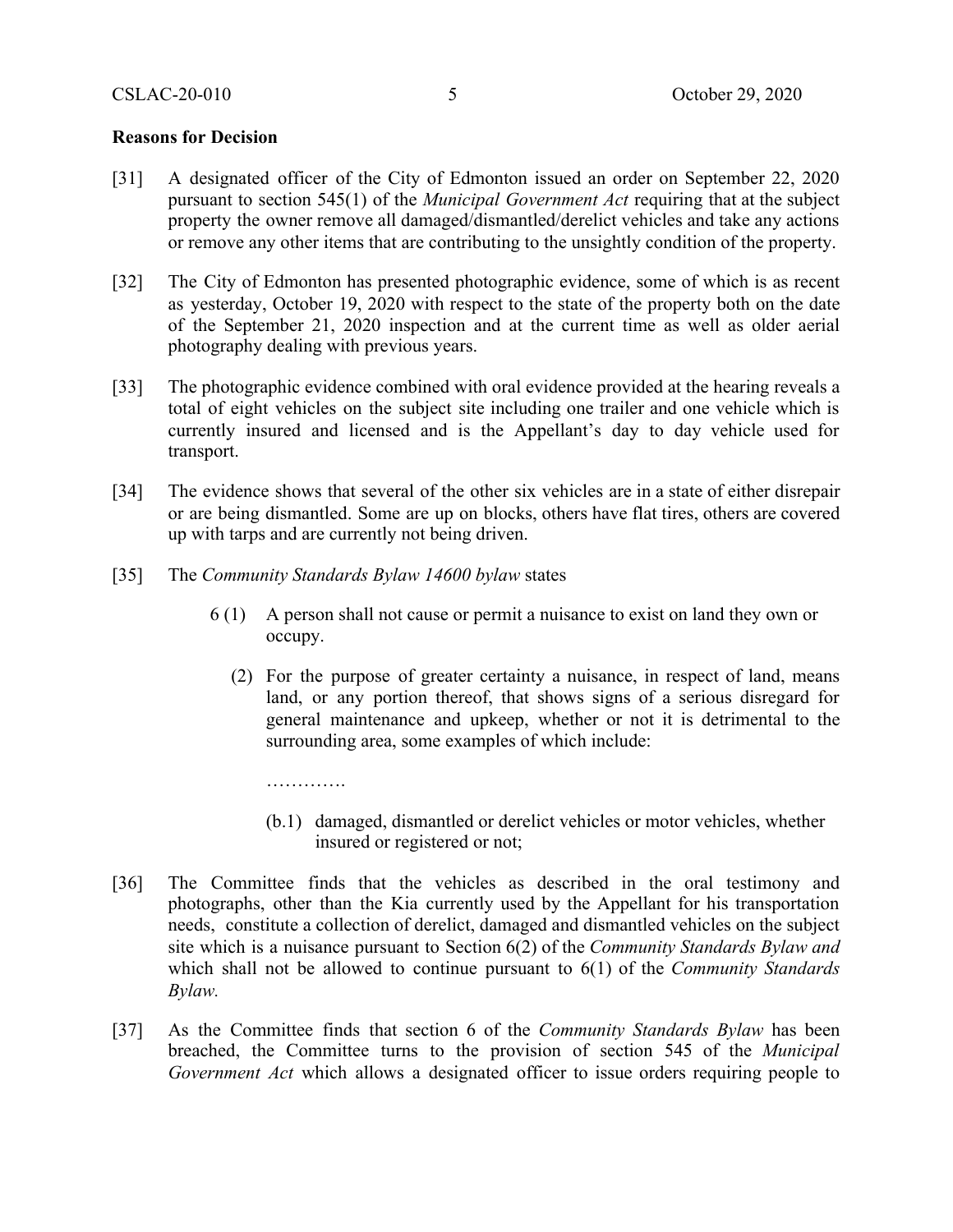remedy contraventions of Municipal bylaws. The Order given is an order which requires the remedying of contraventions of the *Community Standards Bylaw* as set out above.

[38] Therefore the Committee, pursuant to its authority in section 547 of the *Municipal Government Act* confirms the order as issued.

Mr. I. Wachowicz, Chair Community Standards and Licence Appeal Committee

cc: Community Standards and Neighbourhoods – J. Lallemand, C. Perizzolo N. C.